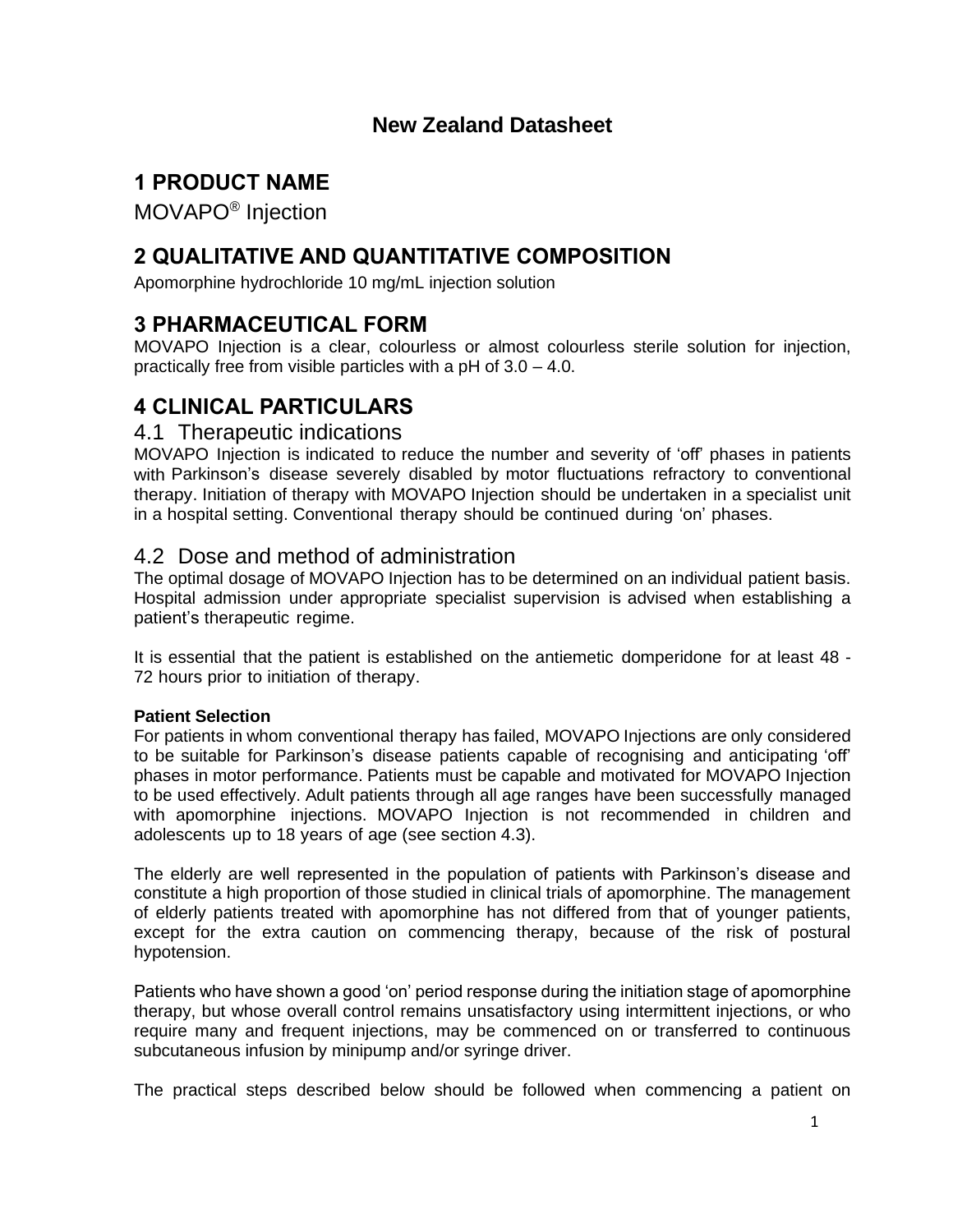treatment:

- Pre-treat with domperidone.
- Discontinue all existing antiparkinsonian medication to provoke an 'off' phase in motor performance.
- Determine the threshold dose response to MOVAPO Injection that produces an unequivocal motor response.
- Re-establish other antiparkinsonian agents.
- Determine effective treatment regimen for MOVAPO Injection.
- Teach patient and/or carer how and when to administer.
- Discharge from hospital.
- Monitor frequently and adjust dosage regimen as appropriate.
- Full details are given below.

#### **Pre-treatment**

Domperidone is a peripherally acting dopamine receptor antagonist given by mouth to prevent nausea and vomiting. Domperidone is commenced 48 - 72 hours prior to the first dose of MOVAPO Injection. When patients are stabilised with respect to dosage of MOVAPO Injection, the dose of domperidone is reduced by 10 mg per day every week until mild nausea appears. The maintenance dose of domperidone is the lowest level which completely prevents nausea. Domperidone can usually be withdrawn after several weeks. Before the decision to initiate domperidone and apomorphine treatment, risk factors for QT interval prolongation in the individual patient should be carefully assessed to ensure that the benefit outweighs the risk (see Section 4.4). The cardiovascular assessment should include an ECG and QT measurement. Patients with severe renal insufficiency will require the dosing interval of domperidone to be changed from three times a day to once or twice a day. For further information regarding domperidone refer to the product information and consumer product information.

### **Provoking and Assessing an 'Off' Phase**

After at least 3 days of hospitalisation, all antiparkinsonian therapy is withheld overnight to provoke an 'off' phase in motor performance and to undertake a baseline motor assessment as follows:

- (a) Alternate, unilateral hand tapping for 30 seconds on mounted digital counters (preferably 20 cm apart).
- (b) Time taken to walk 12 metres.
- $(c)$  Clinical assessment of tremor and dyskinesia according to a four point scale  $(0 = \text{nil})$  $1 =$  mild,  $2 =$  moderate,  $3 =$  severe).
- (d) Scoring on a modified Webster disability scale to assess 12 features of parkinsonism (maximum disability score of 36).

### **Determination of the Threshold Dose**

Following baseline motor assessment, the patient is challenged for MOVAPO Injection responsiveness according to the following schedule:

- 1.5 mg MOVAPO Injection (0.15 mL) is injected subcutaneously and the patient is observed over 30 minutes for motor responsiveness.
- If no or poor response is obtained, a second dose of 3 mg MOVAPO Injection (0.3 mL) is given 40 minutes after the first dose, and the patient observed for a further 30 minutes.
- The dosage is increased in an incremental fashion every 40 minutes and the patient observed carefully for an unequivocal motor response. The third dose is 5 mg SC, and the fourth dose is 7 mg SC. If the patient shows no response to the 7 mg dose then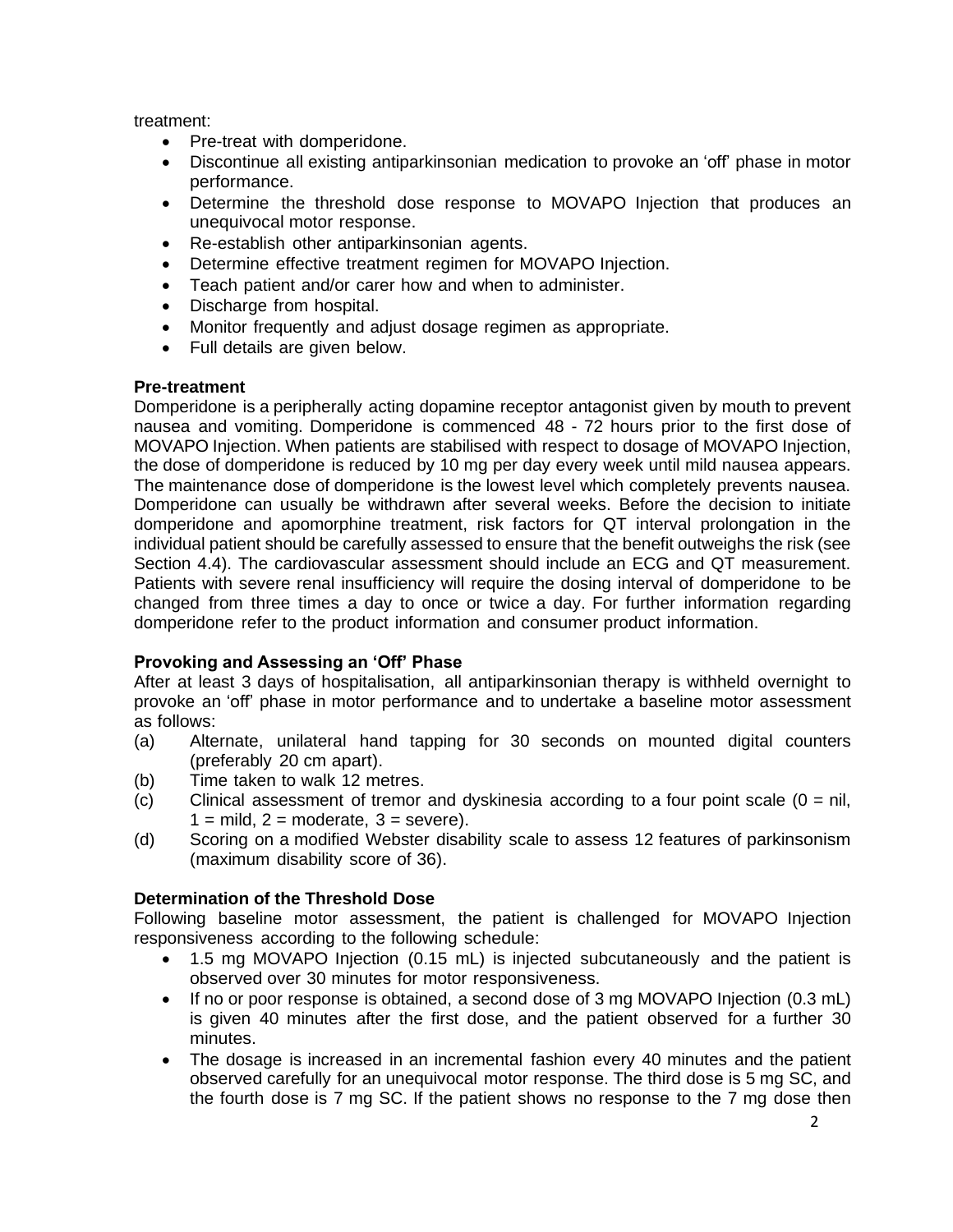the patient must be classified as a non-responder to MOVAPO Injection and no further attempts to provoke a motor response should be made. If the patient shows only a mild response to the 7 mg dose, a maximum dose of 10 mg can be used to see if an unequivocal motor response is possible.

The lowest dose producing an unequivocal motor response is called the threshold dose. For the majority of patients, the threshold dose is less than 7 mg MOVAPO Injection (0.7 mL), although very occasionally it can be up to 10 mg MOVAPO Injection (1.0 mL).

Motor responsiveness is judged to be positive if 2 or more of the following are seen:

- (a) More than 15% increase in tapping score.
- (b) More than 25% improvement in walking time.
- (c) An improvement of at least 2 points of tremor score.
- (d) An improvement of Webster's score of 3 or more.

#### **Initiation of Treatment**

Following establishment of an acceptable threshold dose of MOVAPO Injection, the patient should be restarted on conventional antiparkinsonian therapy.

A subcutaneous injection of the established threshold dose may then be given into the lower abdomen or outer thigh at the first signs of an 'off' phase. The patient should then be observed over the following hour and the quality of their 'on' phase noted. It may be appropriate to modify the dose of MOVAPO Injection according to the patient's response.

Close monitoring of therapeutic benefits and adverse reactions under specialist supervision is required after initiation of treatment.

MOVAPO Injection is administered by the subcutaneous route, either by intermittent injection or continuous infusion. Intermittent injection is either into the anterior abdominal wall or anterolateral thigh. The usual dosage range is 2.4 to 3.6 mg per injection; the maximum single dose being 6 mg and the maximum total daily dose being 50 mg.

To ensure accurate dosing, 1.0 mL insulin syringes should be used to administer intermittent injections. The intermittent injection is given in an undiluted form. For microbiological reasons, the contents of a syringe used for intermittent injections should be used within 24 hours of filling. Store in a refrigerator at 2 to 8°C between injections. Any solution remaining at the end of the day should be discarded and not reused on the following day.

Patients who have shown a good 'on' phase response during the initiation stage, but whose overall control remains unsatisfactory using intermittent injections, or who require many and frequent injections (e.g. 8-10 injections per day), may be commenced on or transferred to continuous subcutaneous infusion by minipump.

Continuous subcutaneous infusion of MOVAPO Injection is effected via administration by portable syringe driven pump at a minimum dilution of 1:1 with sodium chloride 0.9% (normal saline). The dose should be titrated to the patient's response. Infusion rates can be commenced at 1 mg/hr, and then increased as necessary. The maximum daily dose should in general not exceed 200 mg/day. In clinical studies the required infusion rate varies between 1.25 and 5.5 mg/hr (equivalent to 0.02 and 0.08 mg/kg/hr), with most patients requiring (a total of) between 2 and 4 mg/hr.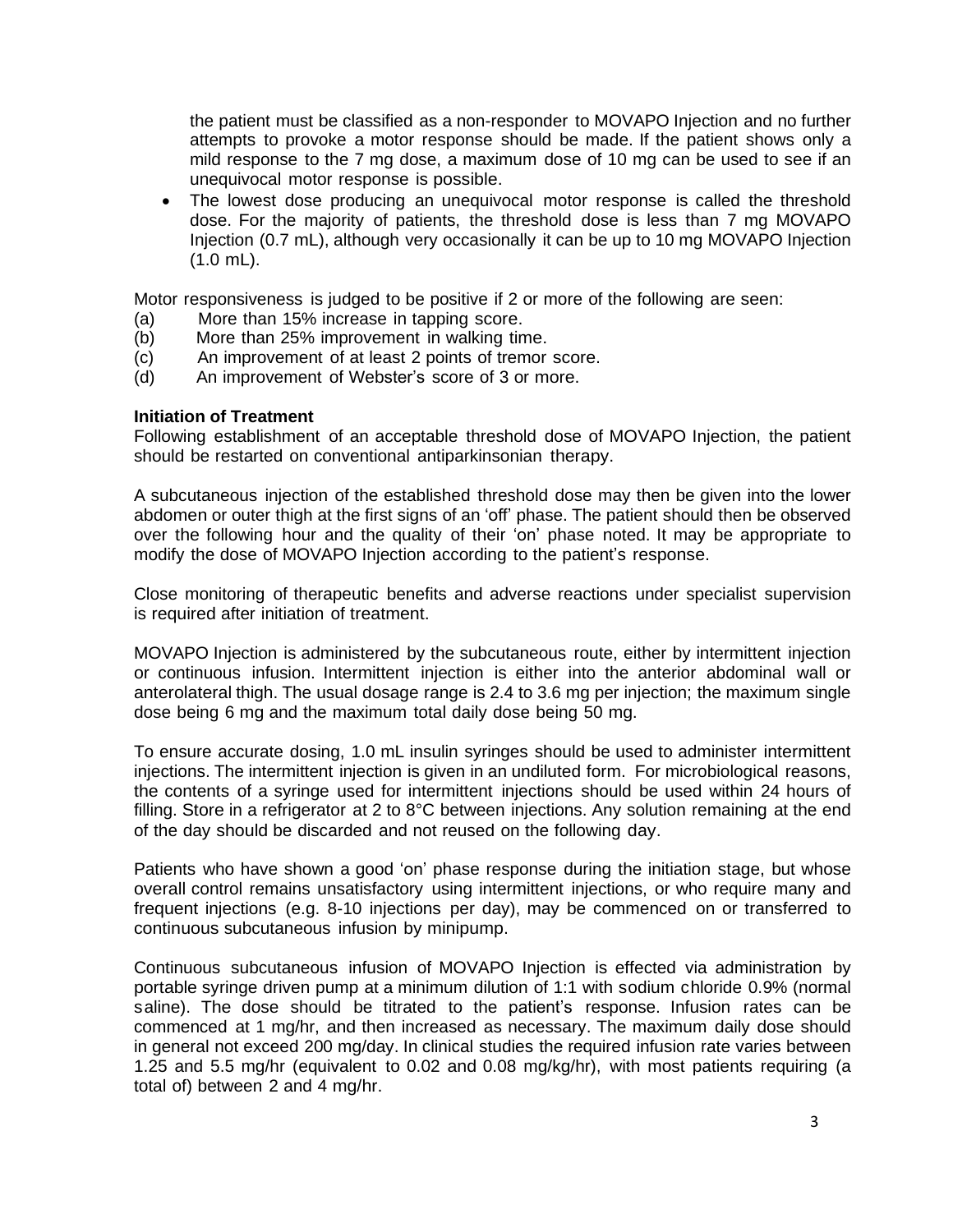Infusions should be run for waking hours only. Unless the patient is experiencing night time problems, 24 hour infusions are not advised. The infusion site should be changed every 12 hours. Prolonged infusion times are associated with local adverse effects to a more severe degree.

#### **Monitoring Treatment**

Long term specialist supervision of patients is advised.

There is a high probability of adverse effects to MOVAPO Injection therapy. The frequency and severity of adverse events should be monitored carefully at regular intervals and a reassessment of the patient carried out if appropriate. Adjustments to the dosage or discontinuation may be necessary.

### 4.3 Contraindications

MOVAPO Injection is contraindicated in patients with a known hypersensitivity or allergy to apomorphine, morphine or chemically related products.

MOVAPO Injection should not be administered to patients with pre-existing neuropsychiatric problems or dementias due to either pathological processes, e.g. Alzheimer's disease, or to patients whose 'on' response to L-dopa is marred by severe dyskinesia, hypotonia or psychotoxicity.

MOVAPO Injection is also contraindicated in patients with inadequate renal or liver function, unstable coronary vascular disease, cerebrovascular disease, respiratory depression or CNS depression.

MOVAPO is contraindicated for children and adolescents under 18 years of age.

MOVAPO Injection is also contraindicated in patients with a known hypersensitivity to sodium metabisulfite.

# 4.4 Special warnings and precautions for use

For subcutaneous use only (see Section 4.8).

Patients sensitive to morphine or its derivatives may be sensitive to MOVAPO. MOVAPO should therefore not be administered to patients with a known hypersensitivity or allergy to apomorphine, morphine or chemically related compounds (see Section 4.3).

MOVAPO contains sodium metabisulfite which may cause allergic type reactions, including anaphylactic symptoms and life threatening or less severe asthmatic episodes in susceptible people (see Section 4.3).

In patients with cardiac decompensation or cerebrovascular disease, vomiting may cause an increase in blood pressure that may lead to haemorrhage and vascular accidents. Apomorphine is therefore contraindicated in these patients (see Section 4.3).

Caution should be used in administering MOVAPO to patients with a predisposition to nausea and vomiting. Apomorphine may cause an increased risk of persistent vomiting. A risk-benefit assessment should be considered in these patients.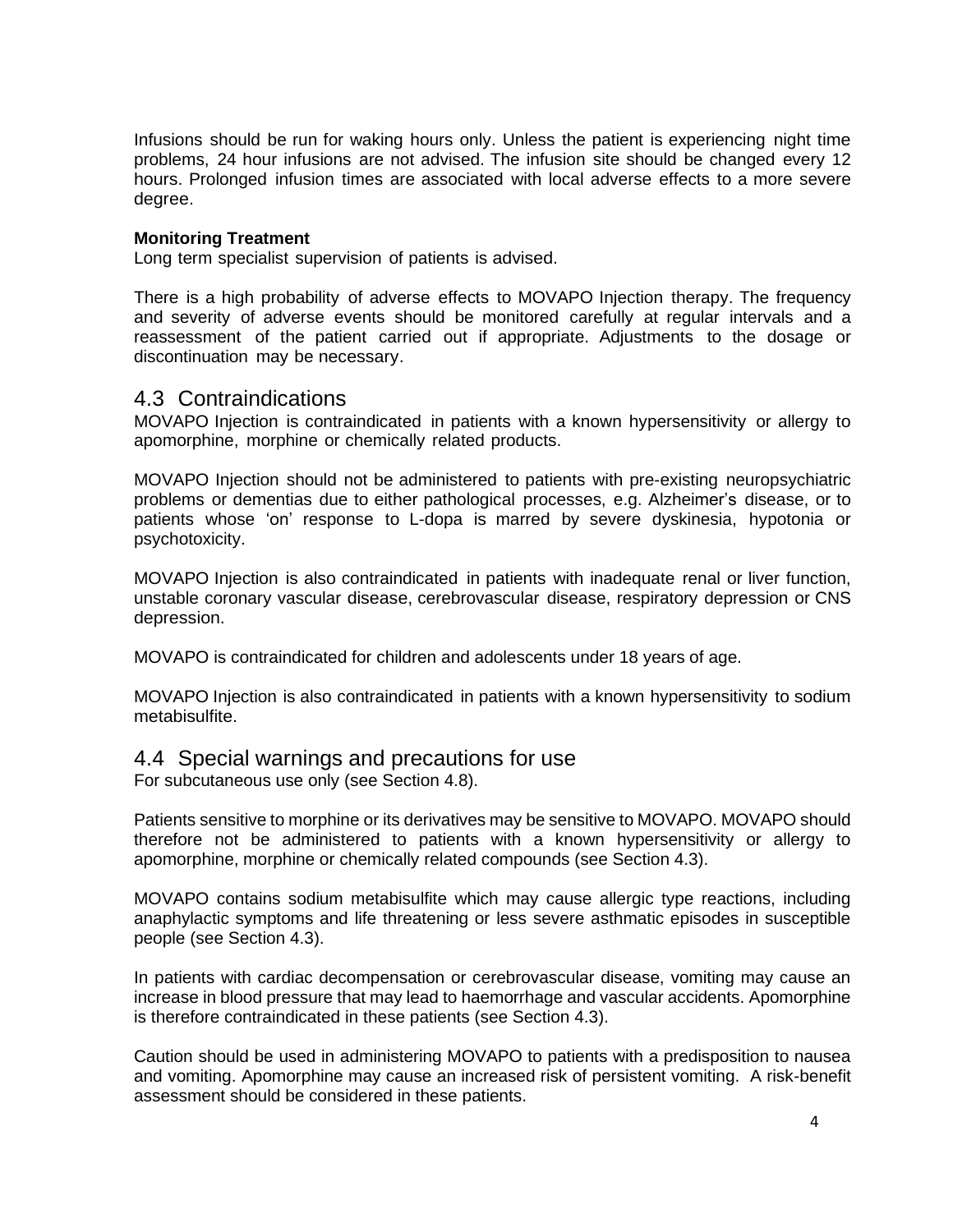Since apomorphine may produce hypotension, even when given with domperidone pretreatment, care should be exercised in patients with pre-existing cardiac disease or in patients taking vasoactive medicinal products such as antihypertensives, and especially in patients with pre-existing postural hypotension.

When used in combination with domperidone, risk factors in the individual patient should be carefully assessed. This should be done before treatment initiation, and during treatment. Important risk factors include serious underlying heart conditions such as congestive cardiac failure, severe hepatic impairment or significant electrolyte disturbance. Also, medication possibly affecting electrolyte balance, CYP3A4 metabolism or QT interval should be assessed.

Monitoring for an effect on the QTc interval is advisable. An ECG should be performed:

- prior to treatment with domperidone
- during the treatment initiation phase
- as clinically indicated thereafter

The patient should be instructed to report possible cardiac symptoms including palpitations, syncope, or near-syncope. They should also report clinical changes that could lead to hypokalaemia, such as gastroenteritis or the initiation of diuretic therapy. At each medical visit, risk factors should be revisited.

Apomorphine is associated with local subcutaneous effects. These can sometimes be reduced by the rotation of injection sites or possibly by the use of ultrasound (if available) in order to avoid areas of nodularity and induration.

Haemolytic anaemia and thrombocytopenia have been reported in patients treated with apomorphine. Haematology tests should be undertaken at regular intervals as with levodopa, when given concomitantly with apomorphine.

Caution is advised when combining apomorphine with other medicinal products, especially those with a narrow therapeutic range (see Section 4.5).

Neuropsychiatric problems co-exist in many patients with advanced Parkinson's disease. There is evidence that for some patients, neuropsychiatric disturbances may be exacerbated by apomorphine. Special care should be exercised when apomorphine is used in these patients. Apomorphine has been associated with somnolence and episodes of sudden sleep onset, particularly in patients with Parkinson's disease. Patients must be informed of this and advised to exercise caution while driving or operating machines during treatment with apomorphine. Patients who have experienced somnolence and/or an episode of sudden sleep onset must refrain from driving or operating machines. Furthermore, a reduction of dosage may be considered.

The use of apomorphine in conjunction with levodopa treatment may cause Coombs' positive haemolytic anaemia. An initial screen prior to commencement of treatment and at 6 monthly intervals is recommended. In the event of the development of a haemolytic anaemia, a haematological specialist should be consulted. The dose of apomorphine and/or levodopa should be reduced, with careful monitoring of the patient's motor state. It may be necessary to discontinue treatment with levodopa and/or apomorphine in the event that it is not possible to control the anaemia satisfactorily.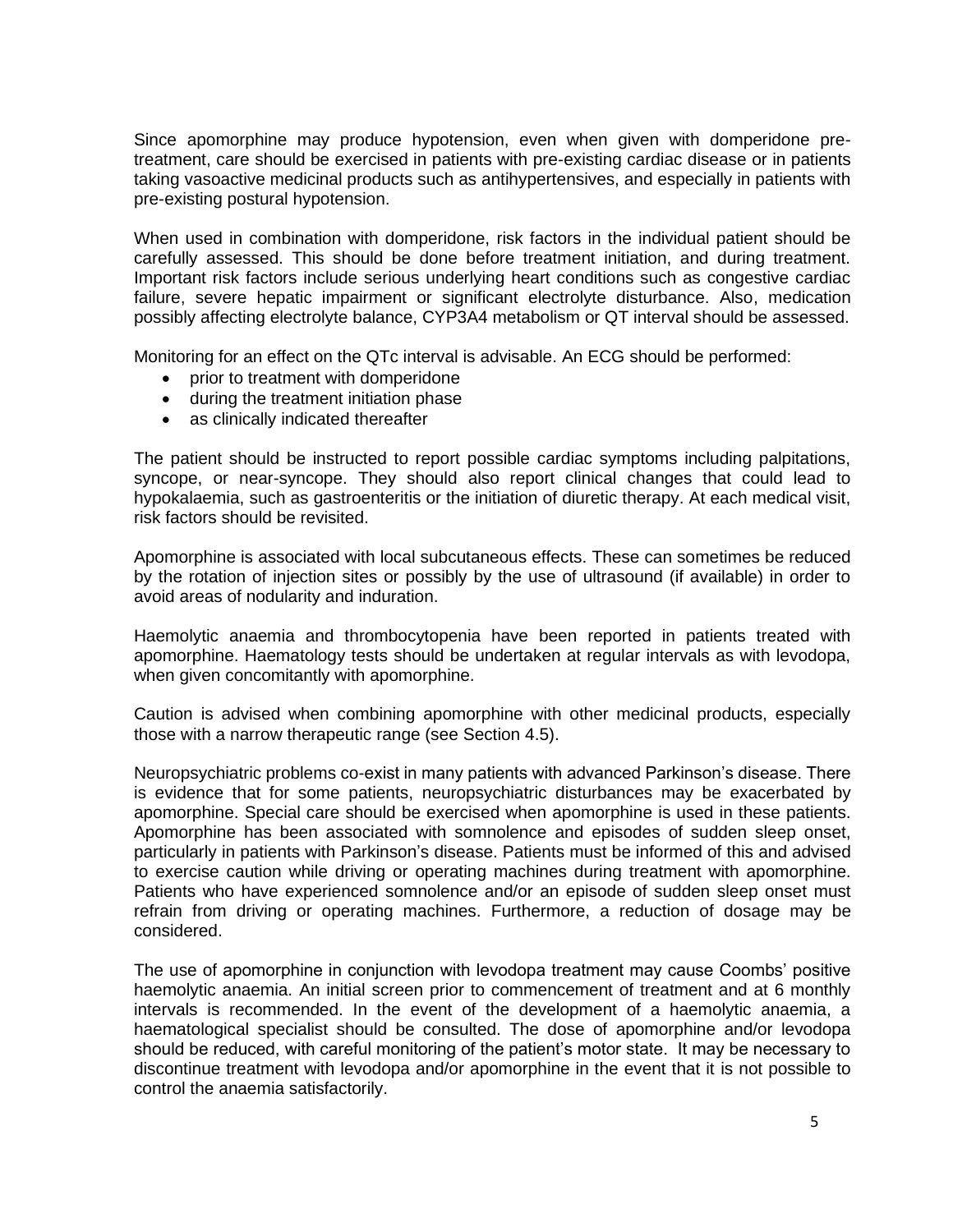MOVAPO Injection should be used with caution in patients with endocrine, renal, pulmonary or cardiovascular disease.

Periodic evaluation of hepatic, haemopoietic, renal and cardiovascular function is advised.

Patients with severe renal insufficiency may require the dosing interval for domperidone to be less frequent (see Section 4.2, Pre-treatment).

#### Impulse control disorders

Patients should be regularly monitored for the development of impulse control disorders. Patients and carers should be made aware that behavioural symptoms of impulse control disorders including pathological gambling, increased libido, hypersexuality, compulsive spending or buying, binge eating and compulsive eating can occur in patients treated with dopamine agonists including MOVAPO Injection. Dose reduction/tapered discontinuation should be considered if such symptoms develop.

Dopamine dysregulation Syndrome (DDS) is an addictive disorder resulting in excessive use of the product seen in some patients treated with apomorphine. Before initiation of treatment, patients and caregivers should be warned of the potential risk of developing DDS.

#### **Use in debilitated patients**

Extra caution is also recommended in debilitated patients, since they may show an increased susceptibility or be more sensitive to the respiratory depressant effects of apomorphine.

#### **Use in the elderly**

Extra caution is also recommended in geriatric patients, since they may show an increased susceptibility or be more sensitive to the respiratory depressant effects of apomorphine. Extra caution is recommended during initiation of therapy in elderly patients because of the risk of postural hypotension.

#### **Paediatric use**

MOVAPO is contraindicated for children and adolescents under 18 years of age.

#### **Effects on laboratory tests**

Positive Coombs' tests have been reported for patients receiving apomorphine.

### 4.5 Interaction with other medicines and other forms of interaction

Patients selected for treatment with apomorphine HCl are almost certain to be taking concomitant medications for their Parkinson's disease. In the initial stages of apomorphine HCl therapy, the patient should be monitored for unusual side-effects or signs of potentiation of effect.

Drugs which interfere with central amine mechanisms such as tetrabenazine, metoclopramide, antipsychotic dopamine blocking agents (such as phenothiazines, thioxanthines and butyrophenones), amphetamines and papaverine should be avoided. If their administration is considered essential, extreme care should be taken and the patient monitored for signs of potentiation, antagonism or other interactions and for any unusual adverse effects.

Neuroleptic medicinal products may have an antagonistic effect if used with apomorphine. There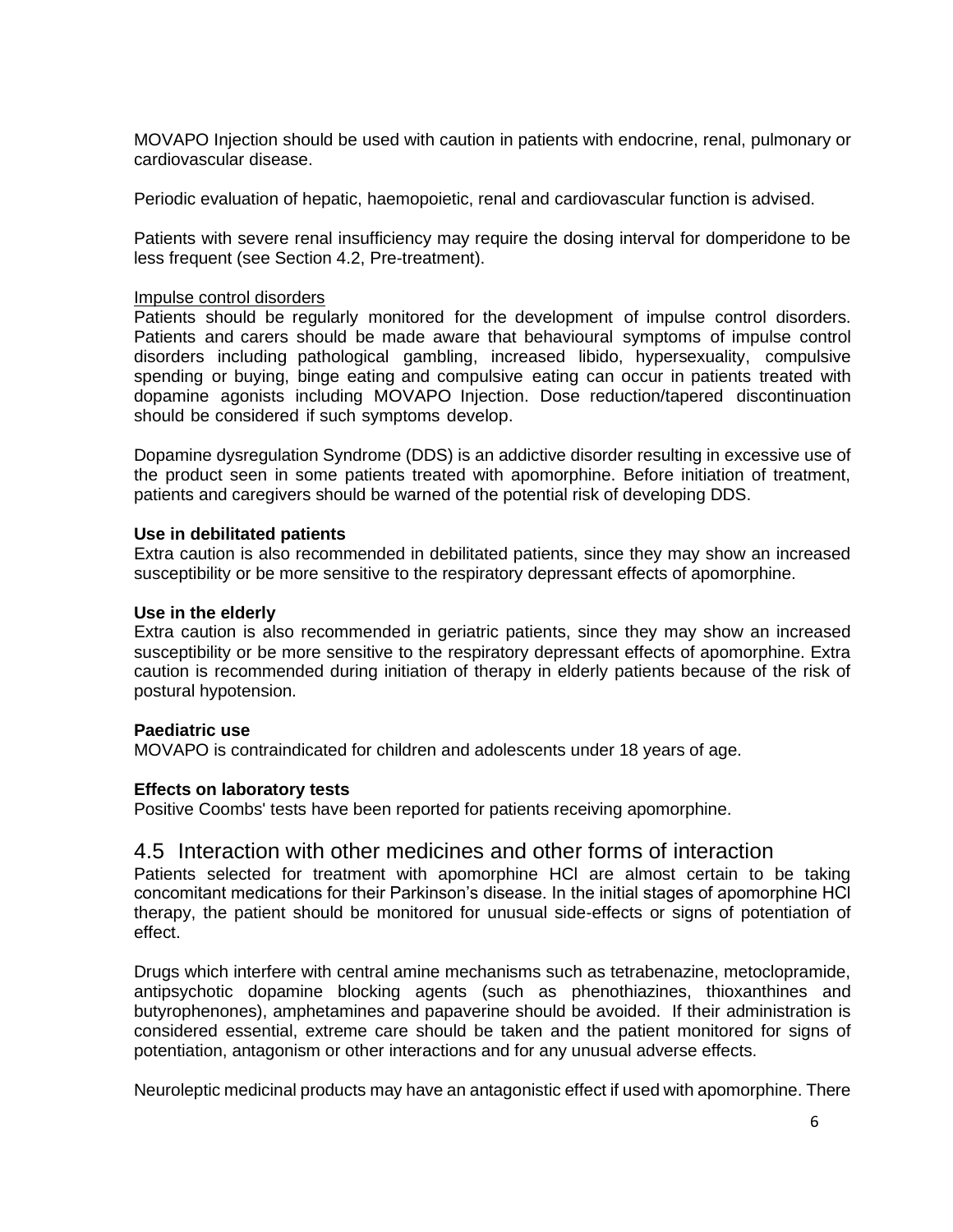is a potential interaction between clozapine and apomorphine.

The possible side effects of apomorphine on the plasma concentrations of other medicinal products have not yet been studied. Therefore, caution is advised when combining apomorphine with other medicinal products, especially those with a narrow therapeutic range.

#### Antihypertensive and Cardiac Active Medicinal Products

Even when co-administered with domperidone, apomorphine may potentiate the antihypertensive effects of antihypertensive and cardiac active medicinal products.

It is recommended to avoid the administration of apomorphine with other drugs known to prolong the QT interval.

# 4.6 Fertility, pregnancy and lactation

#### **Use in Pregnancy**

The safety of using apomorphine during pregnancy has not been established in either human or animal studies. MOVAPO should therefore not be used in pregnant women, or those likely to become pregnant.

MOVAPO Injection should not be used during pregnancy unless clearly necessary.

#### **Breast feeding**

It is not known whether MOVAPO Injection is excreted in breast milk, although problems in humans have not been documented. Nevertheless, because many drugs are excreted in human milk and because of the potential for serious adverse drug reactions due to apomorphine in breastfed infants, a decision should be made either to discontinue breastfeeding or the drug, taking into account the importance of the drug to the mother.

### **Effects on Fertility**

In a fertility study in male rats, fertility was decreased at 2 mg/kg/day SC, one tenth that of the maximum recommended human dose (based on body surface area). Effects on female fertility have not been determined.

# 4.7 Effects on ability to drive and use machines

Apomorphine HCl has minor or moderate influence on the ability to drive and use machines.

Patients being treated with apomorphine and presenting with somnolence and/or sudden sleep episodes must be informed to refrain from driving or engaging in activities (e.g. operating machines) where impaired alertness may put themselves or others at risk of serious injury or death until such recurrent episodes and somnolence have resolved (see Section 4.4)

# 4.8 Undesirable effects

### **Very common (>10%)**

Itchy nodular lesions at the injection site may be severe in patients on continuous subcutaneous infusions of MOVAPO injection. Most patients experience injection site reactions, particularly with continuous use. These may include subcutaneous nodules, induration (see Section 4.4 Special warnings and precautions for use), erythema, tenderness and panniculitis. Various other local reactions (such as irritation, itching, bruising, fibrosis and pain) may also occur (see Section 4.4). Care should be taken to ensure that areas of ulceration do not become infected.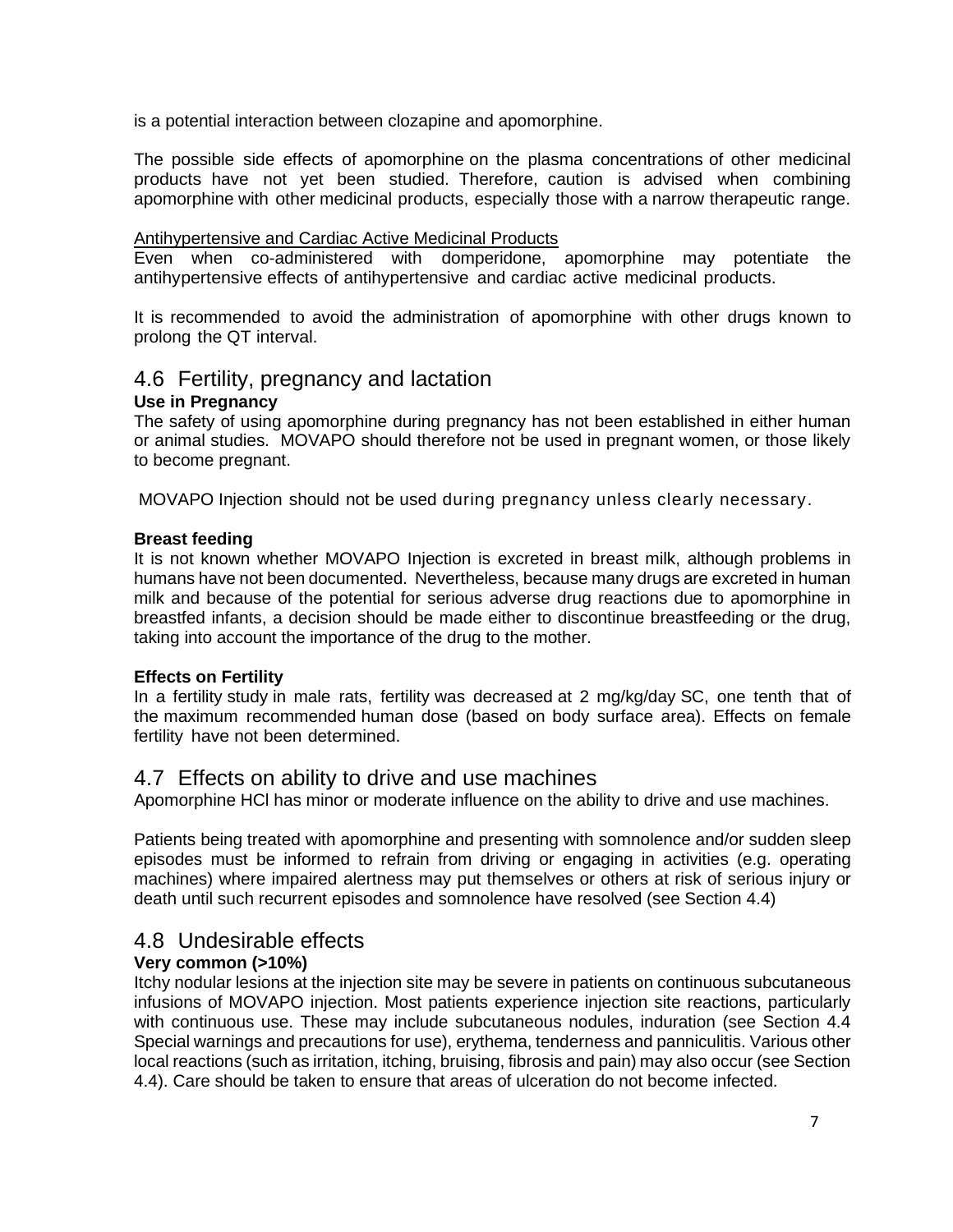Hallucinations have been reported.

#### **Common (1-10%)**

Gastrointestinal side effects including nausea and vomiting appear to be the most prevalent adverse effects, however tolerance to these effects develops rapidly. Pre-treatment with domperidone may reduce or prevent these effects (see Section 4.2).

Apomorphine is associated with somnolence. Drowsiness and sedation occur in most patients on initial treatment but these effects largely subside with repeated dosing, although in some patients these effects may persist. Tachyphylaxis to postural related faintness or syncope also occurs rapidly.

Neuropsychiatric disturbances (including confusion and visual hallucinations) have occurred during apomorphine therapy.

Yawning has been reported during apomorphine therapy.

#### **Uncommon (0.1- 1%)**

Apomorphine may induce dyskinesias during 'on' periods, which can be severe in some cases, and in a few patients may result in cessation of therapy. Apomorphine has been associated with sudden sleep onset episodes (see Section 4.4).

Postural hypotension is seen infrequently and is usually transient (see Section 4.4).

Breathing difficulties have been reported.

Local and generalised rashes have been reported. Injection site necrosis and ulceration have been reported.

Haemolytic anaemia and thrombocytopenia have been reported in patients treated with apomorphine.

#### **Rare (0.01 – 0.1%)**

Eosinophilia has rarely occurred during treatment with apomorphine. Peripheral blood eosinophilia, elevated by up to 10%, has occurred in patients on continuous subcutaneous infusion of apomorphine. Blood counts returned to normal in about half of the patients who received treatment over one year.

Due to the presence of sodium metabisulfite, allergic reactions (including anaphylaxis and bronchospasm) may occur.

#### **Not known (cannot be estimated from available data)**

Impulse control disorders including pathological gambling, increased libido, hypersexuality, compulsive spending or buying, binge eating and compulsive eating can occur in patients treated with dopamine agonists including apomorphine (see Section 4.4).

Aggression and agitation have also been reported.

Headache has been reported.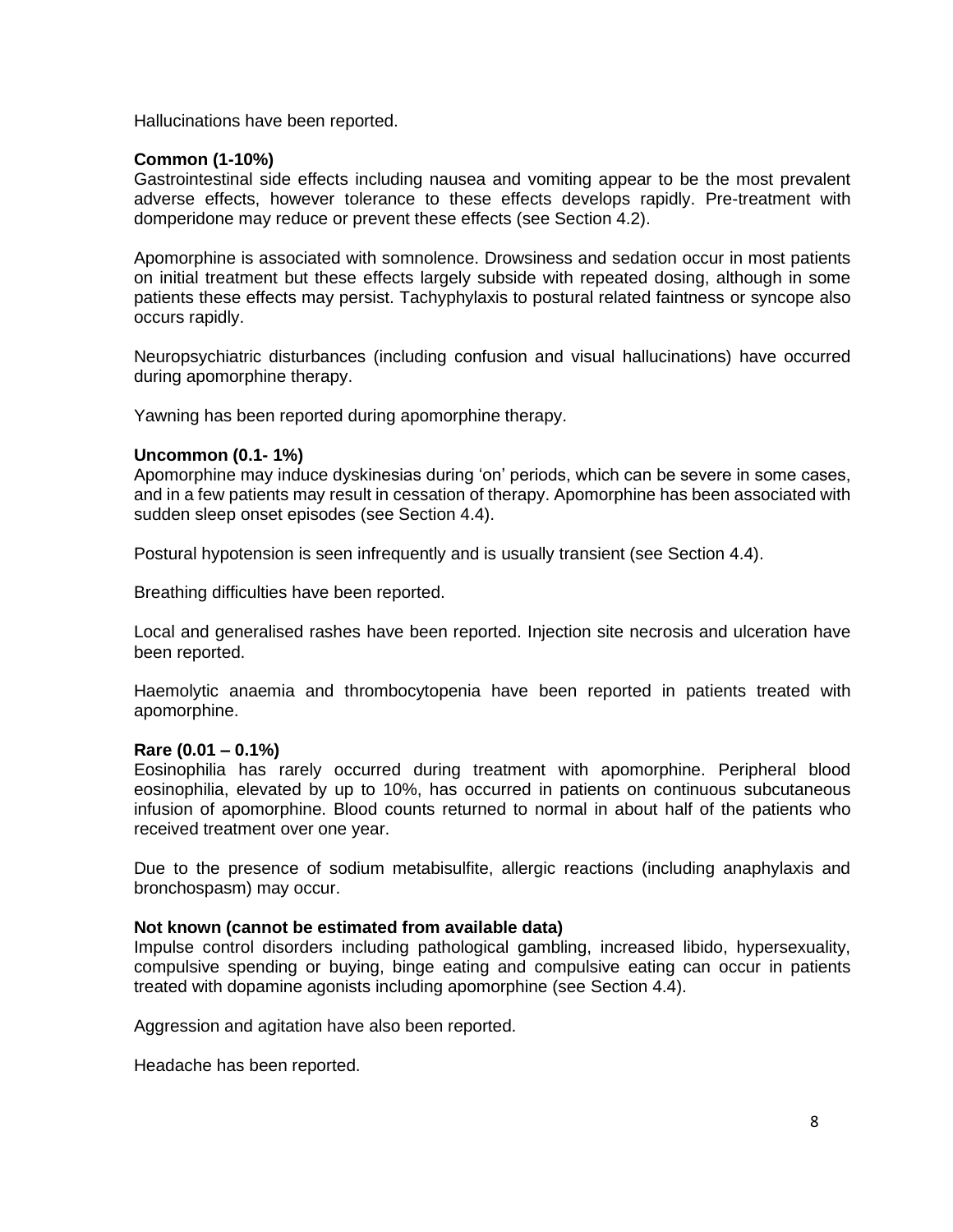Peripheral oedema has been reported.

Other adverse reactions to apomorphine that have been reported infrequently include transient rises in serum prolactin, stomatitis, transient metallic taste, rhinorrhoea, increased lacrimation, reduced facial hair growth, loss of libido and spontaneous penile erection.

#### Reporting of suspected adverse reactions

Reporting suspected adverse reactions after authorisation of the medicine is important. It allows continued monitoring of the benefit/risk balance of the medicine. Healthcare professionals are asked to report any suspected adverse reactions https://nzphvc.otago.ac.nz/reporting/.

# 4.9 Overdose

There is little clinical experience of overdose with apomorphine by this route of administration. The clinical features of overdose of MOVAPO are an extension of the pharmacological effects of the drug. They include nausea and persistent vomiting, dyskinesias, hypotension and acute circulatory failure, cardiac arrest, respiratory depression, drowsiness and central nervous system depression or stimulation, euphoria, restlessness and hallucinations and possibly coma and death. Concomitant use of domperidone may exacerbate the clinical features of overdose.

An opioid antagonist such as naloxone may be given to treat excessive vomiting, central nervous system depression and respiratory depression due to MOVAPO overdose. Excessive vomiting may also be treated with domperidone. Atropine may be also used to treat bradycardia. To treat hypotension, appropriate measures should be taken e.g. raising the foot of the bed.

For information on the management of overdose, contact the National Poisons Centre on 0800 POISON (0800 764 766).

# **5 PHARMACOLOGICAL PROPERTIES**

# 5.1 Pharmacodynamic properties

Pharmacotherapeutic group: Dopamine agonists, ATC Classification: N04B C07

Apomorphine is a directly acting dopamine receptor agonist, structurally related to dopamine. Apomorphine has high *in vitro* binding affinity for the dopamine  $D_4$  and  $D_5$  receptor (K<sub>i</sub>:4 and 14 nM respectively), moderate affinity (K<sub>i</sub>: 26 to 130 nM) for the dopamine  $D_2$  and  $D_3$ , adrenergic  $\alpha_{1D}$ ,  $\alpha_{2B}$ ,  $\alpha_{2C}$  receptors, serotonin 5HT<sub>1A</sub>, 5HT<sub>2A</sub>, 5HT<sub>2B</sub>, and 5HT<sub>2C</sub> receptors and low affinity for the dopamine  $D_1$  receptor (K<sub>i</sub>: 370 nM). Apomorphine exhibits no affinity for the adrenergic  $\beta_1$ and  $β<sub>2</sub>$  or histamine  $H<sub>1</sub>$  receptors.

The effect of apomorphine as an antiparkinsonian agent is believed to be the result of direct stimulation of postsynaptic D2 dopamine receptors, but stimulation of presynaptic D2 dopamine receptors and antagonism of α2 adrenergic receptors may also be important. Apomorphine reduces the tremor, rigidity and bradykinesia in patients receiving levodopa. Apomorphine induces vomiting by direct stimulation of the medullary chemoreceptor trigger zone.

# 5.2 Pharmacokinetic properties

The peripheral pharmacokinetics of apomorphine have been studied following subcutaneous injection, subcutaneous infusion and intravenous infusion.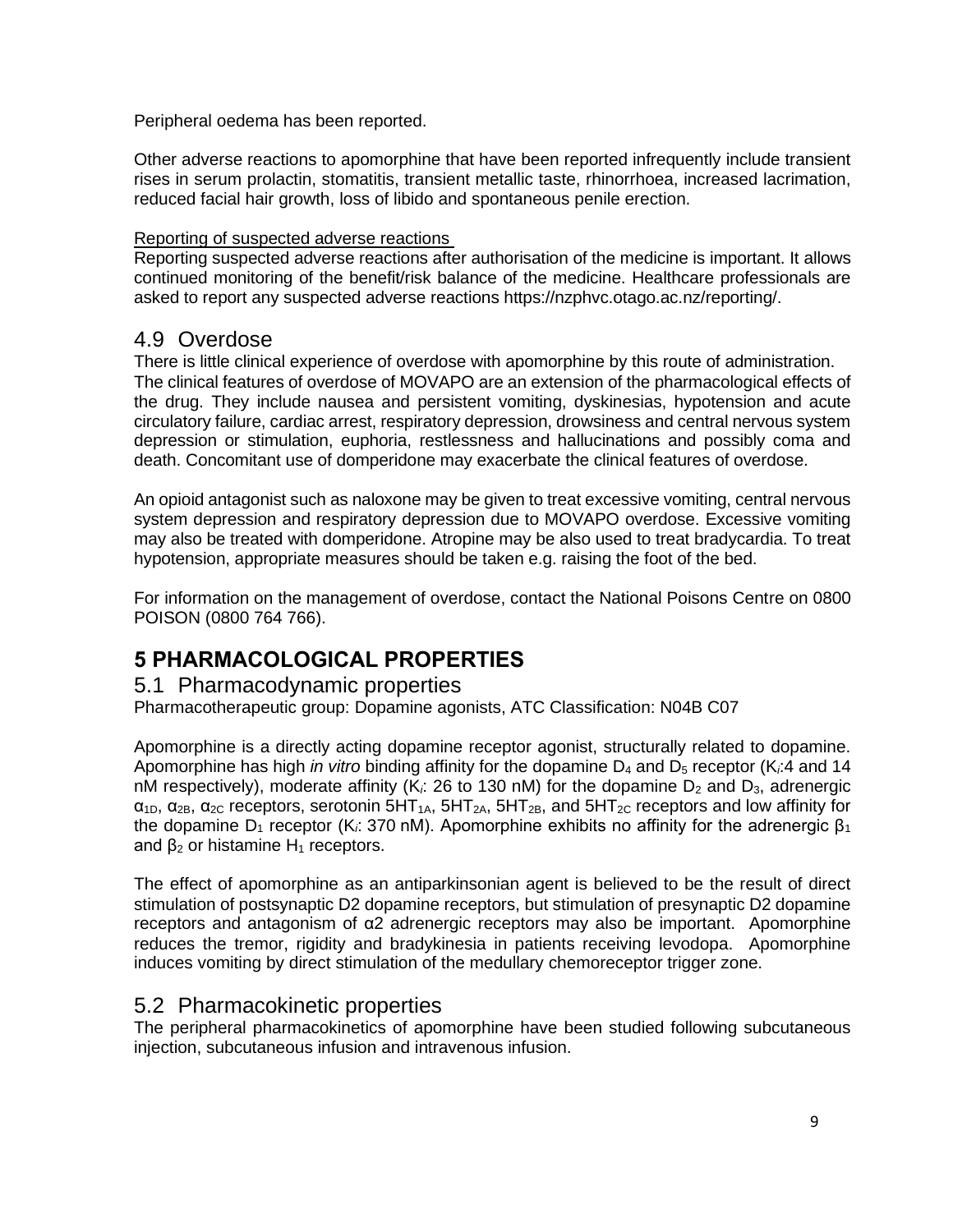### **Absorption**

Following intramuscular or subcutaneous administration, apomorphine is reported to be well absorbed. Peak plasma concentration occurs as early as three minutes following subcutaneous bolus injection. The rapid and complete absorption from subcutaneous tissues and rapid clearance is believed to correlate with the rapid onset and brief duration of action respectively. Antiparkinsonian effects are observed within five minutes following subcutaneous bolus administration.

### **Distribution**

The distribution half-life of apomorphine was found to be five minutes. The volume of distribution, plasma clearance and half-life were similar for subcutaneous injection, subcutaneous infusion and intravenous infusion.

Apomorphine reaches a concentration in the brain up to eight times higher than that in plasma, due to high lipid solubility which allows rapid equilibration between blood and tissue compartments.

### **Metabolism**

Apomorphine is metabolised in the liver. Routes of metabolism in humans include sulfation, Ndemethylation, glucuronidation and oxidation to norapomorphine by CYP 2B6, CYP 2C8 and CYP 3A4. The major metabolite in humans after sublingual administration was apomorphine sulfate.

### **Excretion**

Apomorphine is cleared rapidly. The elimination half-life  $(t\frac{1}{2})$  is about 33 minutes.

# 5.3 Preclinical safety data

*In vitro* genotoxicity studies demonstrated mutagenic and clastogenic effects, most likely due to products formed by oxidation of apomorphine. Apomorphine was not genotoxic *in* vivo in a mouse micronucleus test or in a rat unscheduled DNA synthesis test.

No carcinogenicity studies have been performed.

# **6 PHARMACEUTICAL PARTICULARS**

# 6.1 List of excipients

Water for Injections BP. Sodium metabisulfite 1 mg/mL is included in the formulation as an antioxidant.

# 6.2 Incompatibilities

In the absence of compatibility studies, this product must not be mixed with other medicinal products.

# 6.3 Shelf life

Shelf life is 36 months (3 years) from manufacture. Once opened, use immediately. Discard any unused contents.

# 6.4 Special precautions for storage

Store the 2 mL and 5 mL ampoules below 25°C (Do not freeze). Protect from light.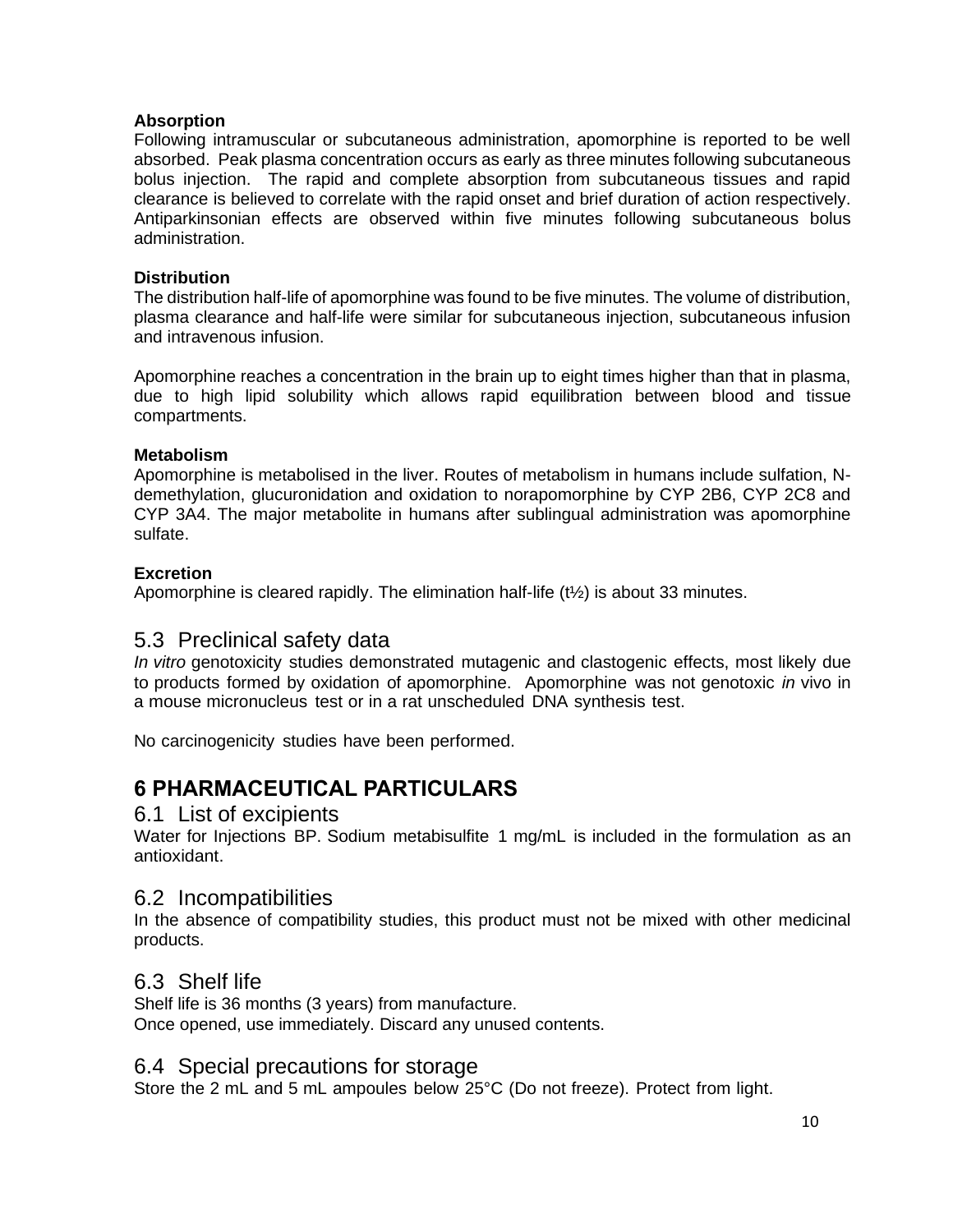# 6.5 Nature and contents of container

MOVAPO<sup>®</sup> Injection in ampoules contains apomorphine hydrochloride 20 mg in 2mL or 50 mg in 5 mL. The container material is a Type 1 clear glass.

Each ampoule is partially scored with a coloured spot positioned directly above the short score mark. This score mark indicates the breaking point of the ampoule.

### **Strength Pack**

20 mg/2 mL  $5 \times 2$  mL ampoules 50 mg/5 mL  $5 \times 5$  mL ampoules

# 6.6 Special precautions for disposal

Do not use if the solution has turned green.

The solution should be inspected visually prior to use. Only clear and colourless solutions should be used.

For single use only. Any unused solution should be discarded.

# **7 MEDICINE SCHEDULE**

Prescription Only Medicine

# **8 SPONSOR**

Australian Sponsor: STADA Pharmaceuticals Australia Pty Ltd Suite 1101, 46 Market Street Sydney NSW 2000 Australia

New Zealand Sponsor: CARSL Consulting Clinical and Regulatory Services 24 Side Road, Parkhill Farm, RD10, **Hastings** PO Box 766 Hastings New Zealand Phone: 0800 581 531

# **9 DATE OF FIRST APPROVAL**

11 May 1995

# **10 DATE OF REVISION OF THE TEXT**

24 September 2019

MOVAPO is a registered trade mark of Britannia Pharmaceuticals Ltd.